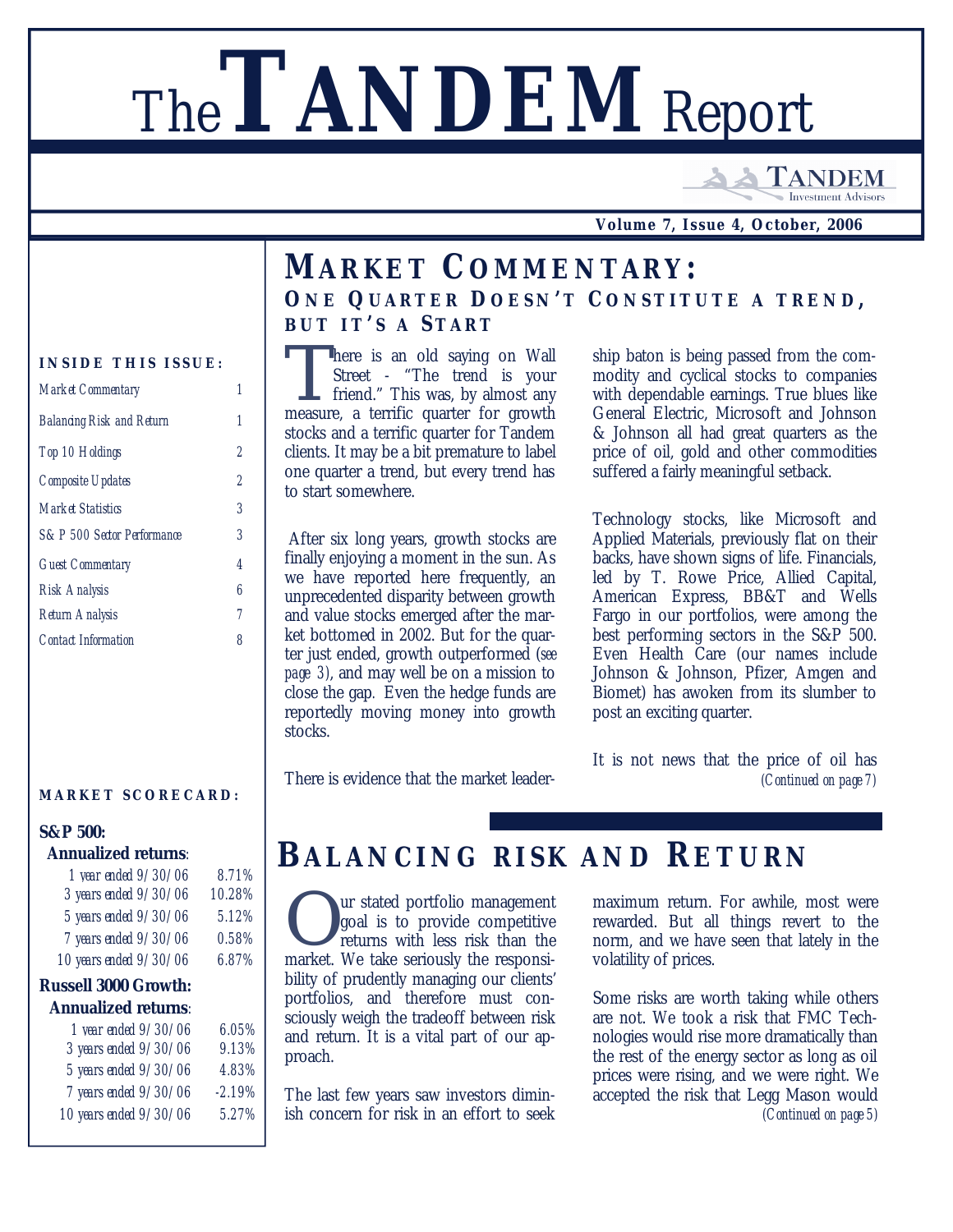## *TOP TEN HOLDINGS*

*A S O F S EPTEMBE R 30, 200 6*

As always, the list that follows represents our ten largest holdings ranked by total market value in the accounts that make up our Tandem Equity and Equity Income Composites. These are not recommendations for purchase. Rather, the list is simply intended to provide some insight into how we manage accounts.

Market value is determined by the number of shares of a

| <b>EQUITY COMPOSITE</b> |  |
|-------------------------|--|
|-------------------------|--|

|    | <b>Rank by Market Value</b> | % of Composite |
|----|-----------------------------|----------------|
| 1. | BB&T                        | 8.33%          |
| 2. | Altria Group                | 5.25%          |
| 3. | BP, plc                     | 5.12%          |
| 4. | <b>FMC</b> Technologies     | 4.97%          |
|    | 5. T. Rowe Price            | 4.46%          |
| 6. | Exxon Mobil                 | 4.33%          |
| 7. | <b>FMC Corp</b>             | 3.99%          |
| 8. | <b>Home Depot</b>           | 3.83%          |
| 9. | Johnson & Johnson           | 3.69%          |
|    | 10. Amgen                   | 3.20%          |
|    | <b>Total</b>                | 47.17%         |
|    |                             |                |

### *COMPOSITE UPDATES*

### **EQUITY COMPOSITE**

The oil sector finally broke down, but we fared well. Exxon Mobil (up 9.37% for the quarter) was the best performer we follow in the sector, and we were able to take some very nice profits in FMC Technologies. We diversified our energy holdings by adding Enterprise Products Partners LP, a pipeline and natural gas company with a hefty dividend.

We saw very strong performance in the Health Care, Information Technology, Consumer Staples and Financials sectors. T. Rowe Price (+26.55%), Motorola (+24.07%), Pfizer (+20.84%), Microsoft (+17.38%) and Constellation Brands (+15.12%) all enjoyed a spectacular quarter. We sold Kensey Nash and OSI Restaurant Partners (Outback Steakhouse) and added to our position in Home Depot, a stock we believe to be grossly unappreciated. We also saw the banks come to life, and General Dynamics was up nearly 10%.

company we own in a composite multiplied by the share price. Percentage of composite is a holding's value divided by the value of the composite. A composite is a group of accounts with similar investment strategies over which we exercise complete discretion.

For more detailed information on Tandem's composites, please visit our website at www.tandemadvisors.com.

| <b>EQUITY INCOME COMPOSITE</b> |  |
|--------------------------------|--|
|                                |  |

|                  | <b>Rank by Market Value</b> | % of Composite |
|------------------|-----------------------------|----------------|
| 1.               | Johnson & Johnson           | 5.23%          |
|                  | 2. T. Rowe Price            | 5.23%          |
|                  | 3. Home Depot               | 4.91%          |
| $\overline{4}$ . | <b>General Electric</b>     | 4.84%          |
| 5 <sub>1</sub>   | Microsoft                   | 4.19%          |
|                  | 6. Abbott Labs              | 4.18%          |
|                  | 7. Allied Capital           | 4.14%          |
| 8.               | Amgen                       | 4.01%          |
|                  | 9. General Dynamics         | 3.92%          |
|                  | 10. Exxon Mobil             | 3.80%          |
|                  | <b>Total</b>                | 44.46%         |
|                  |                             |                |

#### **EQUITY INCOME COMPOSITE**

Much like the Equity Composite, the Equity Income Composite's energy investments prospered in spite of the Energy sector. Exxon Mobil (+9.37%) and Enterprise Products (+7.43%) more than compensated for BP's woes (-5.79%).

We added to our positions in Enterprise Products, Home Depot and Procter & Gamble while selling OSI Restaurant Partners. We realized solid returns from the same stocks sighted in the Equity Composite along with AT&T (+16.74%), P&G (+11.47%), Abbott Labs (+11.35%) and Boston Properties (+14.31%).

The accounts that comprise a composite are not necessarily identical. Some contain positions that Tandem did not buy. The Equity Composite is designed to produce principal growth, while the Equity Income Composite is designed for principal and income growth. For more

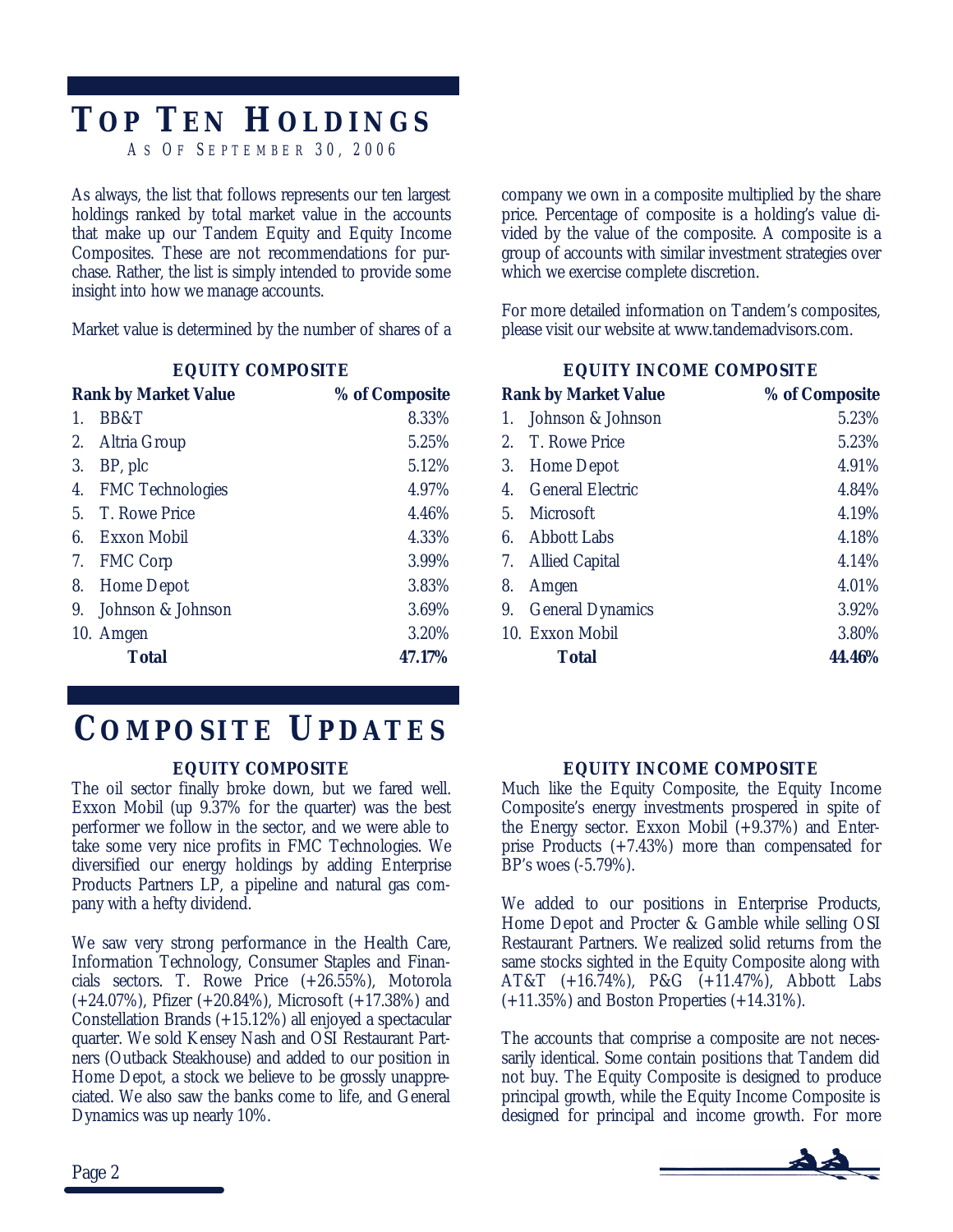#### **Stock Market Indices Close % Change YTD % Change 1 Year % Change 3 Years % Change 5 Years % Change 10 Years S&P 500 1,335.85 7.01% 8.71% 34.13% 28.33% 94.36% Russell 3000 Growth 2,292.74 3.11% 6.05% 28.21% 26.59% 67.18% DJIA 11,679.07 8.97% 10.51% 25.92% 32.00% 98.55% STOCK MARKET INDEX DATA NASDAQ 100 1,654.13 0.54% 3.28% 26.88% 41.58% 124.26%**

### *MARKET STATISTICS AS OF SEPTEMBER 30, 2006*

| <b>YIELD TABLE</b>      |                |              |              |            |  |  |  |  |  |
|-------------------------|----------------|--------------|--------------|------------|--|--|--|--|--|
|                         | <b>Current</b> | 3 months ago | 6 months ago | 1 year ago |  |  |  |  |  |
| 3-month T-Bill          | 4.86%          | 4.99%        | 4.60%        | 3.53%      |  |  |  |  |  |
| <b>5-year Treasury</b>  | 4.56%          | 5.15%        | 4.83%        | 4.15%      |  |  |  |  |  |
| <b>10-year Treasury</b> | $4.61\%$       | 5.19%        | 4.86%        | 4.30%      |  |  |  |  |  |
| <b>Prime Rate</b>       | 8.25%          | 8.25%        | $7.75\%$     | 6.75%      |  |  |  |  |  |
| <b>Fed Funds Rate</b>   | 5.25%          | 5.25%        | 4.75%        | 3.75%      |  |  |  |  |  |

# *PERFORMANCE BY SECTOR WITHIN THE S&P 500*

*THROUGH SEPTEMBER 30, 2006 (SOURCE: S&P 500 GICS SECTOR SCORECARD)*

| <b>Sector</b>                       | % of S&P 500 | <b>Return</b><br><b>3 Months</b> | <b>Return</b><br><b>2006 YTD</b> | <b>Return</b><br>2005 | <b>Return</b><br><b>5-Yr Annual</b> |
|-------------------------------------|--------------|----------------------------------|----------------------------------|-----------------------|-------------------------------------|
| <b>S&amp;P 500</b>                  | 100%         | 5.2%                             | 7.0%                             | 3.0%                  | 5.1%                                |
| <b>S&amp;P 500/Citigroup Growth</b> | 49.59%       | 5.7%                             | 3.9%                             | $-0.2%$               | 2.5%                                |
| <b>S&amp;P 500/Value</b>            | 50.41%       | 4.7%                             | 10.2%                            | 6.2%                  | 7.6%                                |
| <b>Consumer Discretionary</b>       | 10.14%       | 4.7%                             | 6.8%                             | $-7.4%$               | 6.3%                                |
| <b>Consumer Staples</b>             | 9.58%        | 5.1%                             | 8.6%                             | 1.3%                  | 4.0%                                |
| <b>Energy</b>                       | 9.34%        | $-2.1%$                          | 10.4%                            | 29.1%                 | 15.2%                               |
| <b>Financials</b>                   | 22.26%       | 7.3%                             | 9.2%                             | 3.7%                  | 7.0%                                |
| <b>Health Care</b>                  | 12.68%       | 9.8%                             | 4.7%                             | 4.9%                  | 0.1%                                |
| <b>Industrials</b>                  | 10.93%       | $-0.6\%$                         | 5.4%                             | 0.4%                  | $6.0\%$                             |
| <b>Information Technology</b>       | 15.27%       | 8.3%                             | 1.7%                             | 0.4%                  | 5.1%                                |
| <b>Materials</b>                    | 2.87%        | $-1.1\%$                         | 4.5%                             | 2.2%                  | 10.4%                               |
| <b>Telecommunication Services</b>   | 3.50%        | 9.6%                             | 22.5%                            | $-9.0\%$              | $-5.2\%$                            |
| <b>Utilities</b>                    | 3.42%        | 5.2%                             | 7.9%                             | 12.8%                 | 2.5%                                |

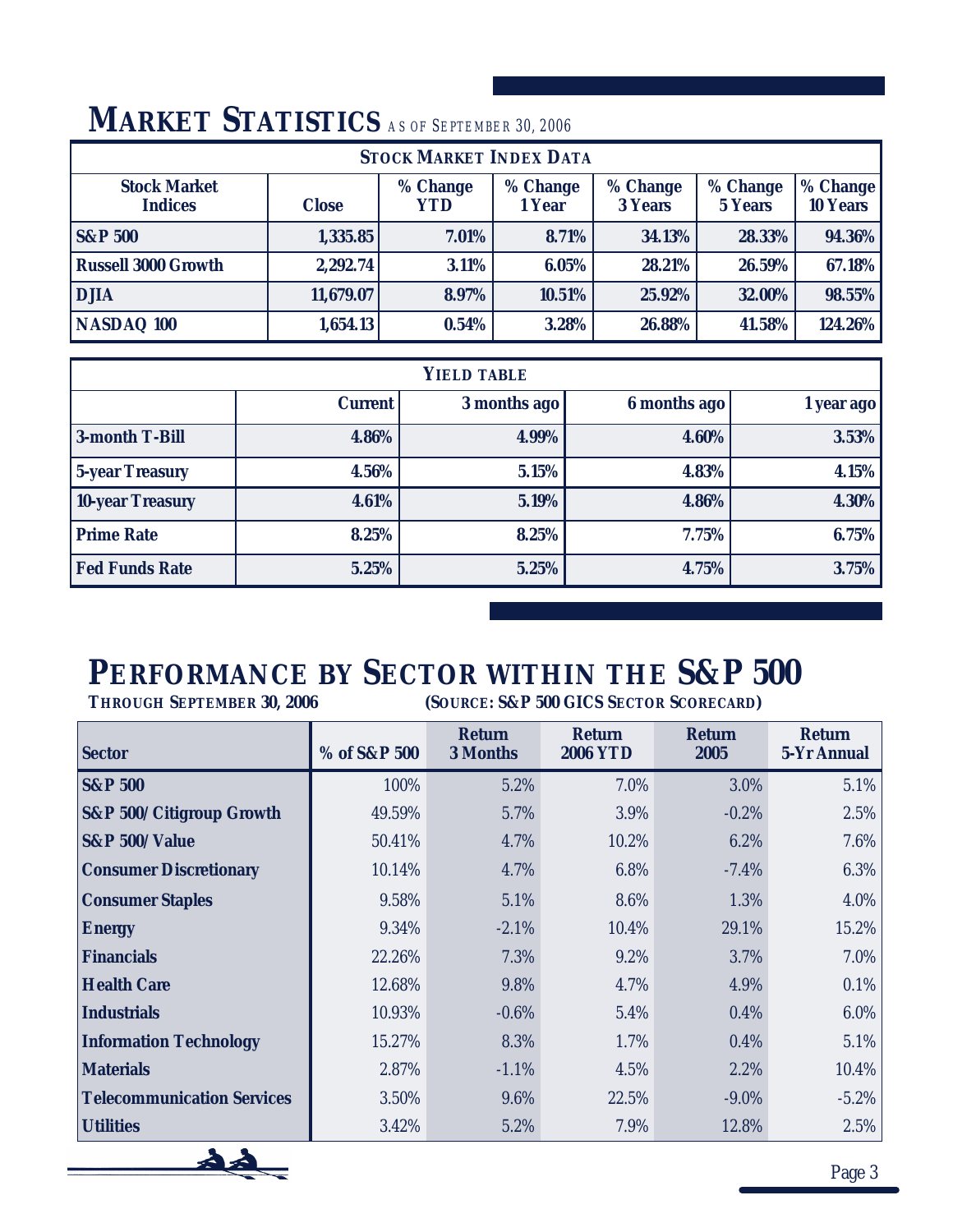### *GUEST COMMENTARY THE IMPORTANCE OF APPROPRIATE BENCHMARKS*

### *BY BRENT E. BENTRIM*

In the last newsletter, John Carew wrote about Tandem's performance benchmark change. This topic sparked my interest because the majority of today's investors, whether individuals or institutional, have yet n the last newsletter, John Carew wrote about Tandem's performance benchmark change. This topic sparked my interest because the majority of today's to fully appreciate the importance of investment style. It is important to understand that a benchmark (in Tandem's case the Russell 3000 Growth) establishes a goal for the money manager.

When John founded Tandem nearly 20 years ago, the Standard & Poor's 500 Index was virtually the only standard to measure market returns. Until the late 1990's, most money manager evaluations were simplistic: how has Tandem performed relative to 'the market.' No one

|              | Value | <b>Blend</b> | Growth | A<br>styl  |
|--------------|-------|--------------|--------|------------|
| Large        |       |              |        | shc        |
| Medium       |       |              |        | assi<br>ma |
| <b>Small</b> |       |              |        | enc        |

manager's le benchmark buld not be igned by nager prefere. but instead attributing its

investment re-

turns over a period of years to determine which style the manager most closely mimics.

The matrix below verifies that Tandem can attribute a high correlation of its returns to the Russell 3000 Growth Index. Utilizing this insight, an investor or her

|                     | Large<br><b>Value</b> | Large<br><b>Core</b> | <b>Large</b><br>Growth | Mid<br><b>Value</b> | <b>Mid</b><br><b>Core</b> | Mid<br>Growth | Min<br>Value | <b>Min</b><br><b>Core</b> | Min<br>Growth | All<br>Growth | <b>Tandem Energy</b> |      |
|---------------------|-----------------------|----------------------|------------------------|---------------------|---------------------------|---------------|--------------|---------------------------|---------------|---------------|----------------------|------|
| <b>Large Value</b>  | 100%                  |                      |                        |                     |                           |               |              |                           |               |               |                      |      |
| <b>Large Core</b>   | 80%                   | 100%                 |                        |                     |                           |               |              |                           |               |               |                      |      |
| <b>Large Growth</b> | 60%                   | 78%                  | 100%                   |                     |                           |               |              |                           |               |               |                      |      |
| <b>Mid Value</b>    | 83%                   | 67%                  | 40%                    | 100%                |                           |               |              |                           |               |               |                      |      |
| <b>Mid Core</b>     | 81%                   | 79%                  | 69%                    | 87%                 | 100%                      |               |              |                           |               |               |                      |      |
| <b>Mid Growth</b>   | 50%                   | 67%                  | 88%                    | 42%                 | 74%                       | 100%          |              |                           |               |               |                      |      |
| <b>Min Value</b>    | 69%                   | 57%                  | 47%                    | 87%                 | 87%                       | 57%           | 100%         |                           |               |               |                      |      |
| <b>Min Core</b>     | 59%                   | 64%                  | 73%                    | 66%                 | 86%                       | 86%           | 85%          | 100%                      |               |               |                      |      |
| <b>Min Growth</b>   | 43%                   | 53%                  | 79%                    | 35%                 | 66%                       | 93%           | 60%          | 87%                       | 100%          |               |                      |      |
| <b>All Growth</b>   | 82%                   | 89%                  | 92%                    | 69%                 | 89%                       | 88%           | 71%          | 85%                       | 79%           | 100%          |                      |      |
| <b>Tandem</b>       | 78%                   | 89%                  | 86%                    | 65%                 | 83%                       | 80%           | 64%          | 76%                       | 71%           | 94%           | 100%                 |      |
| <b>Energy</b>       | 57%                   | 53%                  | 36%                    | 65%                 | 62%                       | 47%           | 58%          | 55%                       | 37%           | 55%           | 56%                  | 100% |

is certain how the S&P 500 became 'the' proxy for 'the market,' considering it accounts for only 70% of the capitalization of the U.S. Stock Market and is dominated by companies with huge market capitalizations (its largest 25 stocks account, on average, for nearly 1% of the entire market – the other 6500 'non 500' positions have an average weight of 4/1000 of 1%). Today, most money managers only tangentially resemble 'the market.'

Enter Morningstar. Its contribution was to segment 'the market' by style and market capitalization. Now every money manager can be 'filed' into one of nine boxes at the top of the next column:

investment consultant can truly make an apples to apples comparison of all money managers with similar investment strategies. *(You may also notice, following up on John's article last quarter, that I included the energy sector on the matrix. Clearly comparing Tandem to an energy fund is not a fair assessment since there is only a 56% correlation between the two.)* 

| <b>Standard</b><br>deviation<br>(monthly) | Value | Core  |       | Another im-<br>Growth portant out-<br>come from |
|-------------------------------------------|-------|-------|-------|-------------------------------------------------|
| Large                                     | 4.09% | 4.45% | 6.69% | understand-                                     |
| Medium                                    | 4.15% | 4.35% | 7.85% | ing a money                                     |
| <b>Small</b>                              | 3.83% | 5.63% | 9.70% | manager's                                       |

*(Continued on page 5)*

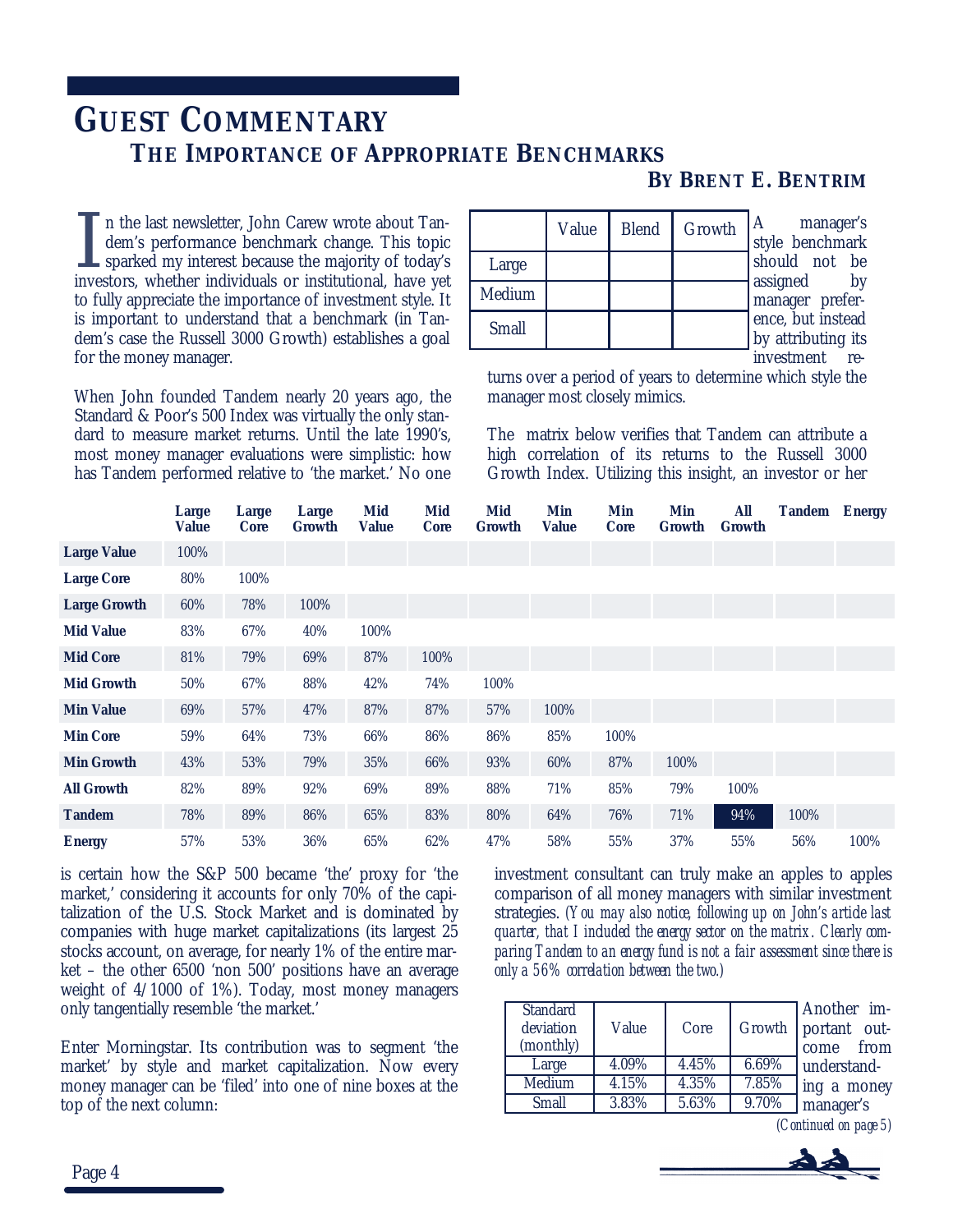### *GUEST COMMENTARY (CONTINUED)*

style benchmark is risk management. Using standard deviation as a proxy for risk – although it is really something completely different: a measurement of volatility – the range of returns can be determined. Modern (or in my firm's case, Post Modern) Portfolio Theory is based on the theory that along an efficient frontier an investor will find a point where the risk/return tradeoff is optimal. The investor (sometimes aided by an investment consult-

*(Continued from page 4)* age of her total portfolio to allocate to different money managers by knowing the manager's style benchmark. Using the expected returns of the money managers or their proxy style benchmark, greater control of portfolio volatility can be achieved.

> Do not get me wrong, Tandem's decision to disclose greater information is not purely charitable; it is also designed to help differentiate the firm from an increasingly



crowded supermarket of money managers. Reflecting back on the conversation in regards to the energy fund, I can see John standing in the vegetable isle explaining "but sir, our broccoli is not supposed to taste as good as ice cream, we have less calories… ."*.*

*Mr. Bentrim is Managing Director and a Certified Estate Advisor for Carolopolis*

ant) now is capable of determining the optimal percent-

*Family Wealth Management in Charleston, SC.* 

### *OUR GOAL (CONTINUED)*

#### *(Continued from page 1)*

be able to smoothly absorb their acquisition of Citigroup's money management arm, and we were wrong (so far). But in every case, we put securities through a rigorous process and are satisfied that the risk is worth taking.

That process, from which we do not stray, involves a multi-step process that is worth reviewing. From a universe of all publicly traded stocks, we screen for those companies that demonstrate four characteristics:

- 1. Consistent earnings growth.
- 2. Consistent dividend growth, if dividends are paid.
- 3. Dominance or uniqueness.
- 4. Corporate consistency in leadership, markets, etc.

The reason for this detailed screening process is to determine if confidence in a particular security is warranted. Without confidence, we are only *hoping* that we made the right decision. Without confidence, we cannot be patient. Typically, good investments perform best a few years after they are purchased. We must have confidence that we have purchased a stock worth owning in order to give it time to work.

After we have identified securities worth owning, we must determine a fair price to pay. The best company on the planet is a bad investment if purchased at the wrong price. To determine a fair price, we subject stocks we own or are considering owning to our proprietary Tandem Valuation Model - a computer model we have developed, re-developed, tested, invested substantially in and practiced for the last twenty years. The model allows us to determine if we should buy, add to, avoid or sell securities based on valuation.

No model is infallible, including ours. But history shows that ours is pretty good. The result of this process is a portfolio built of securities that have a great history and bright future bought at a price that allows us to make money over time. There is nothing sexy about this, and that is by design. We are able to reduce volatility and the need for trading, thereby minimizing risk.

In our clients' quarterly statements, we provide the beta for every security in the portfolio. We have discussed beta several times in these pages, but suffice it to say that a stock with a beta less than one is less volatile than the *(Continued on page 6)*

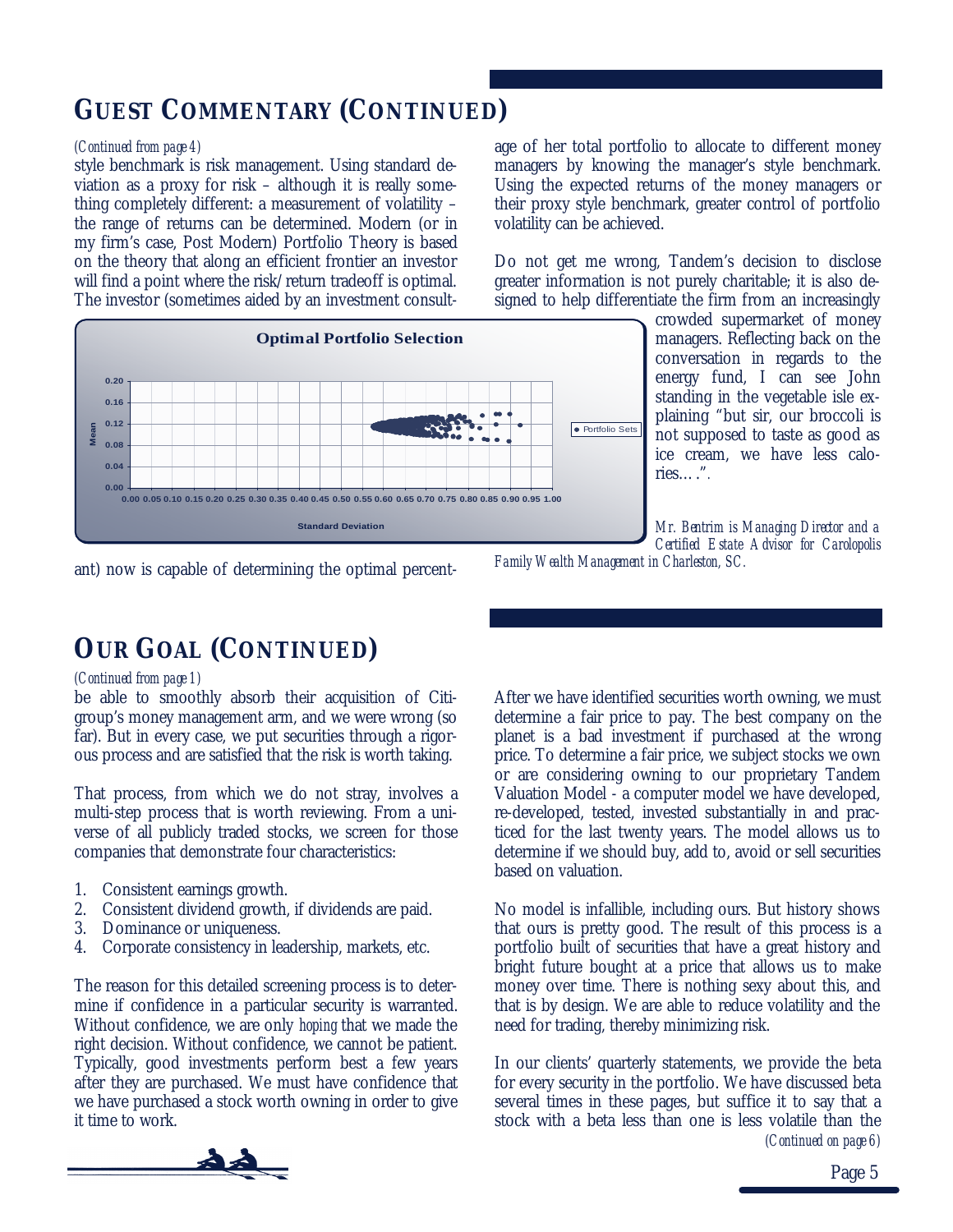### *RISK ANALYSIS*

The first chart below displays the beta for the quarter ended 9/30/06 for the twenty most widely held stocks among all Tandem accounts. The bottom chart compares PE ratios for the same securities.



### *OUR GOAL (CONTINUED)*

market and a stock with a beta greater than one is more volatile. The greater the volatility, the greater the risk. You will notice from the top chart above that most of our securities have a beta less than one, but not all.

*(Continued from page 5)* Our aim is to eliminate company risk, leaving only price risk. If we buy an undervalued or fairly valued asset, it may take time for the market to appreciate its true value. We can afford to wait if we are confident we have bought the right stock at the right price.

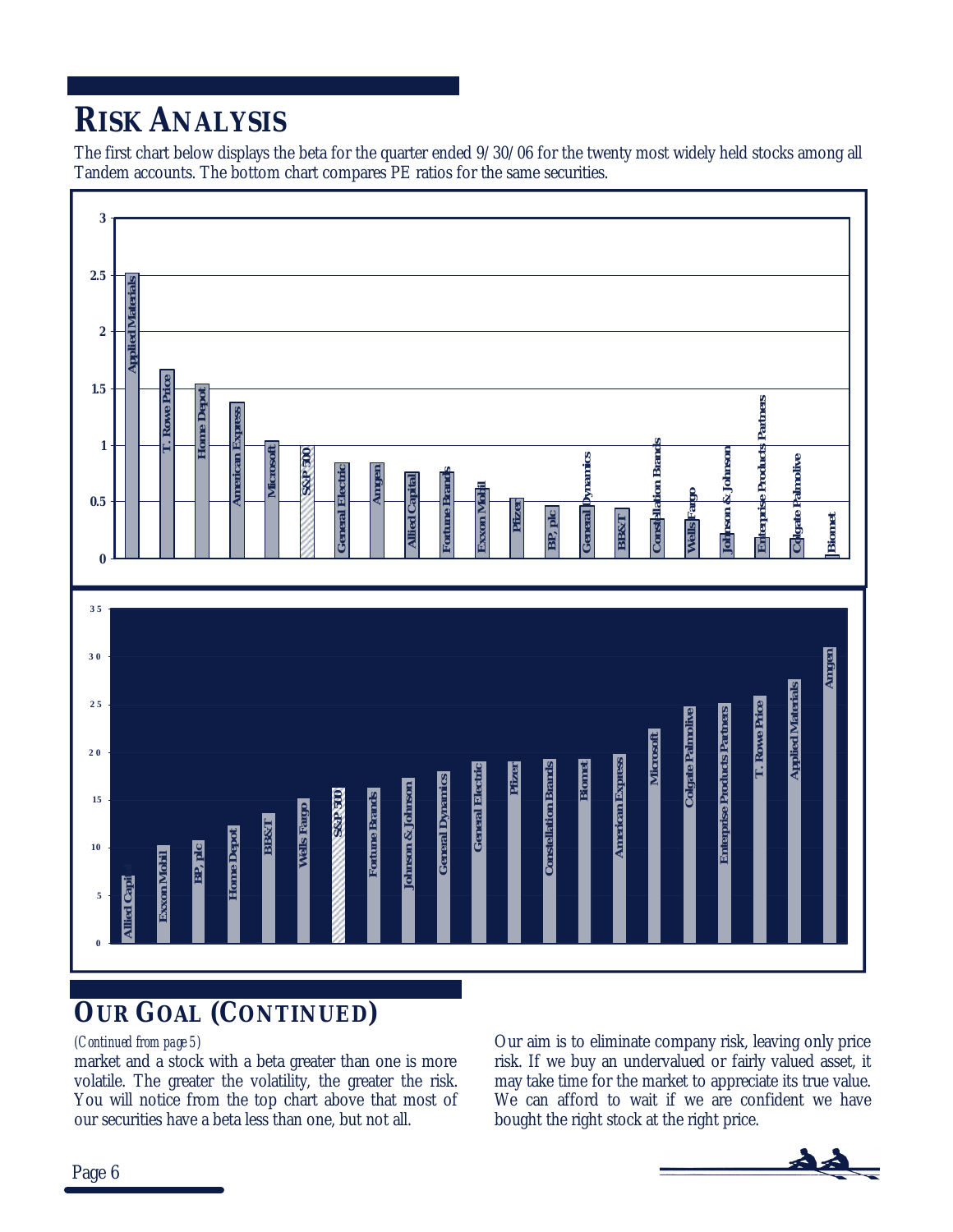### *MARKET COMMENTARY (CONTINUED)*

fallen considerably since our last report. Most stocks in the energy sector suffered accordingly. But not all. We were able to realize a handsome profit in FMC Technologies, while Exxon Mobil and Enterprise Products Partners posted solid gains as well. In our core energy holdings, only BP took a hit - largely as a result of company specific troubles.

With widespread concerns about inflation, rising interest rates and a potential recession looming, it seems that investors are beginning to eschew excessive risk in favor of dependability. Another old adage - "the market climbs a wall of worry" - is working to our advantage. As riskier investments are punished, the safe haven of growth begins to take on a more prominent role in portfolios. Of course, we never strayed from our discipline, so we are well positioned to benefit from such a sentiment shift.

In the last issue of *The TANDEM Report*, we featured a story about the difference between investing and

*(Continued from page 1)* speculating. To be clear, we are investors with a longterm perspective. We typically do not focus on quarterly returns. Over the sixteen years we have been doing this, we have certainly seen better quarters than the one just ended. But this quarter just seems important. It gives confidence that our sector is undervalued and due to be appreciated. Time will tell.

> We have been fortunate in that we have been able to outperform growth and keep pace with the broader market in a very difficult time to be a growth investor. But it sure has been hard work. We wouldn't mind a little wind at our back for a change.

> So please indulge our enthusiasm. If this marks an important shift in sentiment, as we suspect it does, we anticipate continued outperformance for growth for quarters to come. For now, we are enjoying the first bright spot in almost five years. It's not a trend yet, but it may be a new beginning.

### *RETURN ANALYSIS*

The chart below illustrates share price appreciation for the quarter ended 9/30/06 for the twenty most widely held stocks among all Tandem accounts. Percentage returns are based on closing prices for June 30 and September 30, 2006.